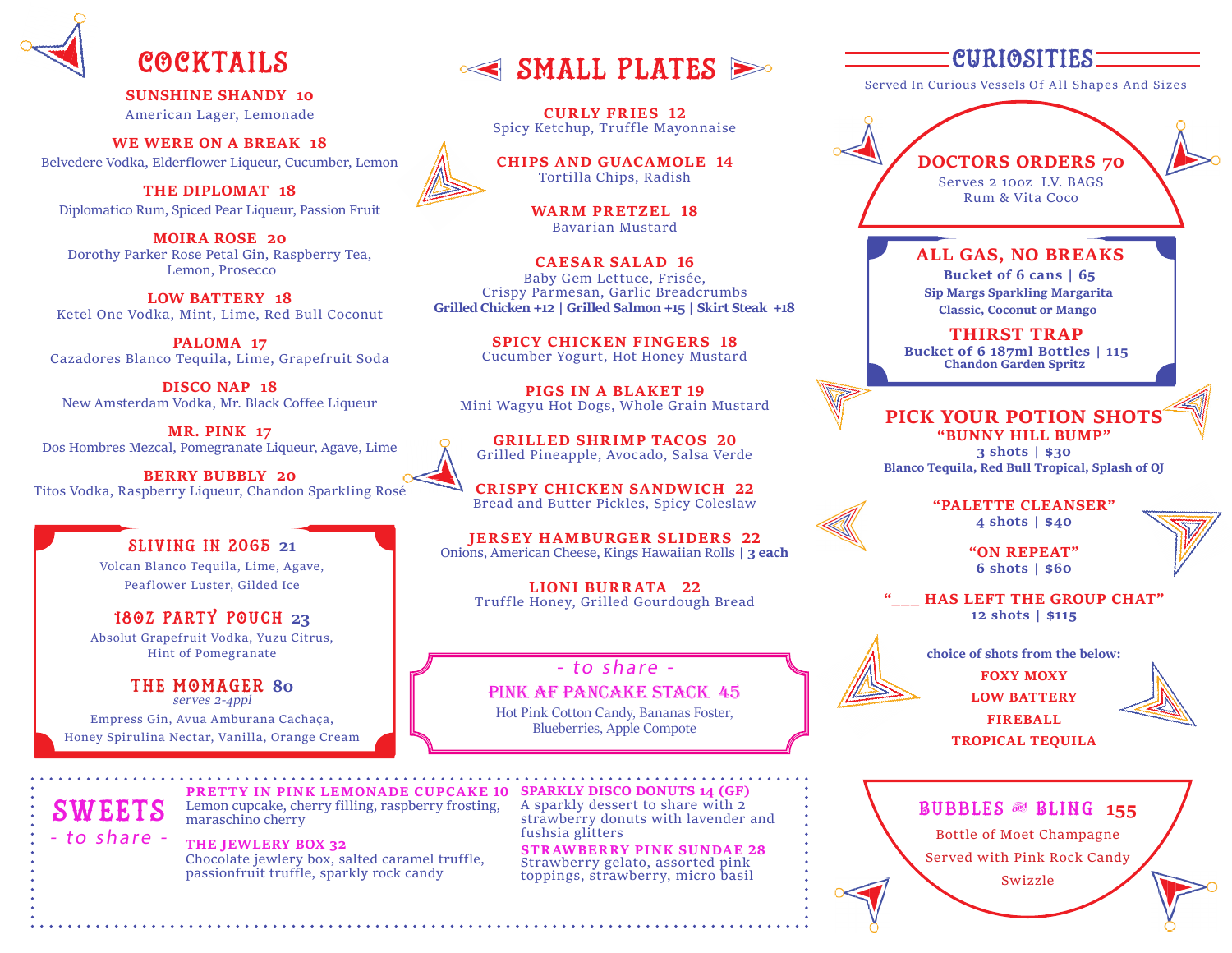## CANS Loverboy White Tea Peach 12<br>
Loverboy Orange Chai Loverboy Orange Chai 12<br>Peroni 10 Peroni 2008 and 2008 and 2008 and 2008 and 2008 and 2008 and 2008 and 2008 and 2008 and 2008 and 2008 and 2008 Corona 10 Pabst Blue Ribbon 10  $\leq$  SPARKLING Prosecco, Pasqua, Italy NV 16 | 70 Champagne, Veuve Clicquot, France NV 29 Rosé Champagne, Möet & Chandon, France NV 30  $\leq$  WHITE  $\geq$ Pinot Grigio, Zuccolo 16 | 68 Friuli, Italy 2019 Sauvignon Blanc, Momo 17 | 75<br>Marlborough, New Zealand 2019 Chardonnay, Dusoil 18 | 78 Lodi, California, United States 2020  $\leq$  RED  $\geq$ Pinot Noir, J Vineyards 16 | 78 California 2017 Cabernet Sauvignon, Terrazas de los Andes 18 | 85 Mendoza, Argentina ROSÉ<sup>E</sup> The Palm, Provence, France 2020 16 | 70 WINES BY THE GLASS Amstel Light 10 Heineken 10 Brooklyn Lager 10 Lagunitas IPA 10 Heineken 0.0 NA 10 BOTTLES

# $\leq$  WINE BY THE BOTTLE  $\geq$

## Bottle\$hock Happy hour

*Sunday-Tuesday all day 25% off all bottle\$ of wine and champagne Wednesday-Saturday 3pm-7pm 25% off all bottle\$ of wine and champagne*

## WHITE

| Sauvignon Blanc Blend, Cape Mentelle, Australia, 2019                    | 86  |
|--------------------------------------------------------------------------|-----|
| Chardonnay, Jordan, Russian River Valley, California 2015                | 98  |
| Sauvignon Blanc, Merry Edwards, Russian River Valley, California 2015    | 150 |
| Chardonnay, Newton Unfiltered, Napa Valley, California 2014              | 175 |
| Chardonnay, Peter Michael, 'Ma Belle Fille', Knights Valley, Sonoma 2015 | 275 |

|                           | 6L  |     | $3L$   1.5L   750ml |     |
|---------------------------|-----|-----|---------------------|-----|
| The Palm Rosé             |     |     |                     | 70  |
| <b>Flowers Rosé</b>       |     |     |                     | 88  |
| Hampton Water Rosé        |     |     | 175                 | 105 |
| Miraval Rosé              |     | 315 | 125                 | 90  |
| Whispering Angel Rosé     | 675 | 315 | 135                 | 95  |
| Domaines Ott Rosé         |     |     |                     | 120 |
| Chateau Minuty Rosé et Or |     | 425 |                     |     |
| Chateau Minuty Rosé 281   |     | 625 |                     |     |

| Pinot Noir, Benton Lane, Willamette Valley, Oregon 2015          | 75  |
|------------------------------------------------------------------|-----|
| Pinot Noir, Cloudy Bay, Marlborough, New Zealand 2016            | 90  |
| Cabernet Sauvignon, Voces, Napa Valley California 2012           | 115 |
| Pinot Noir, Flowers, Sonoma Coast, California 2017               | 115 |
| Cabernet Sauvignon, Jordan, Alexander Valley, California 2014    | 145 |
| Cabernet Sauvignon, Cakebread, Napa Valley, California 2016      | 235 |
| Super Tuscan, Sassicaia, Bolgheri Rosso, Italy 2014              | 425 |
| Cabernet Sauvignon Blend, Opus One, Napa Valley, California 2014 | 495 |
|                                                                  |     |